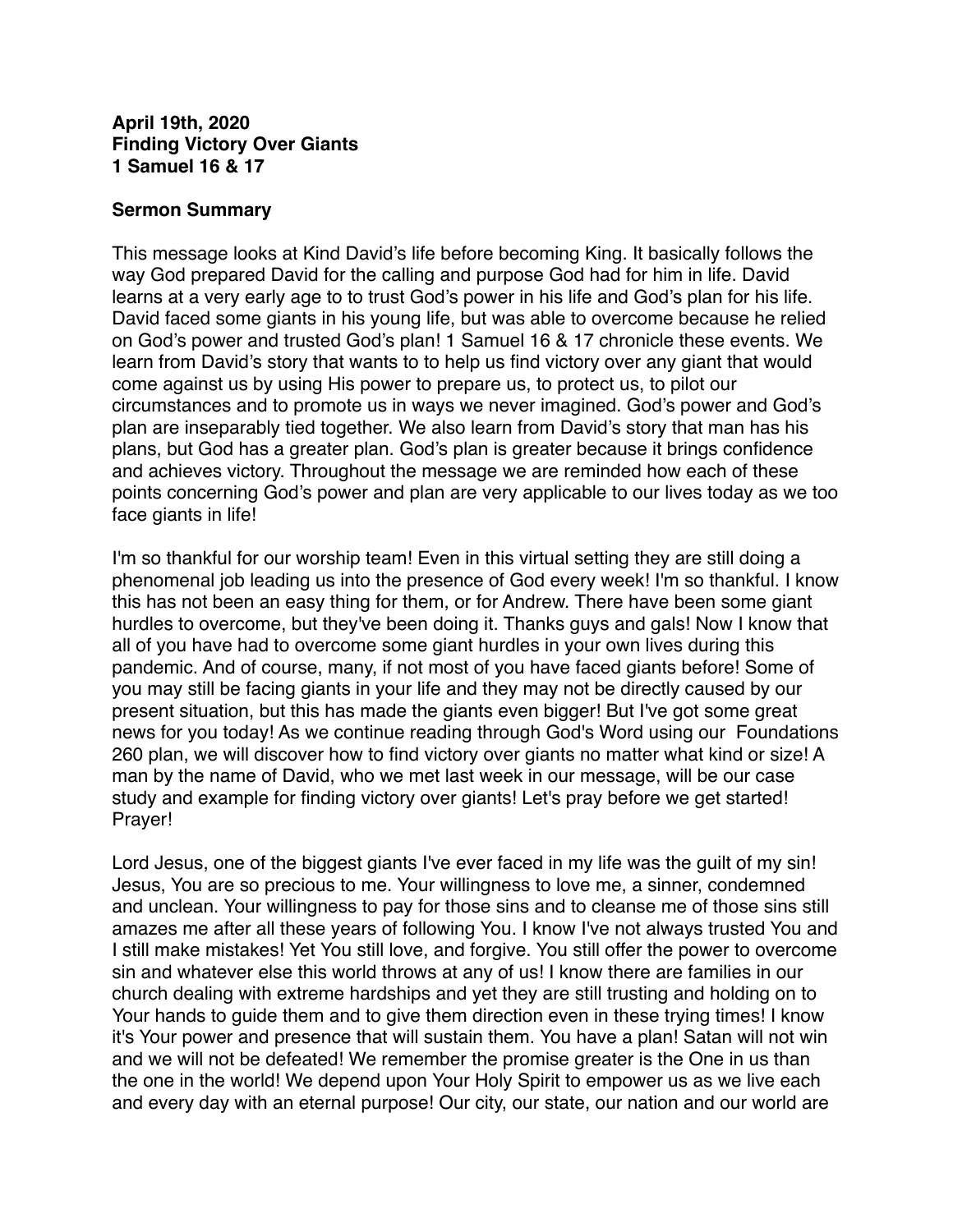facing a giant that has come in the form of a microscopic virus. We pray you will help us overcome this epidemic and continue sharing Your love with people in desperate need of a spiritual awakening! Now I pray Your Holy Spirit will speak to our hearts and minds today so we can learn to live victorious lives no matter the giants we face! In Jesus Name, Amen!!

Last week we talked about the ingredients for living in the promised land. There were four: Sincere Prayer to God, Listening to God, Obedience to God, and a Passion for God! God showed the Prophet Samuel that David was a man after God's own heart. In other words, David sought to know God's heart. As a result, he prayed, listened, obeyed and had a passion for God! But even though David was a man after God's own heart, he still faced giants! Sometimes we think if we do all the right things we won't face any giants. That's simply not true. As we look at David today we're going to see how David faced his giants and how God gave him victory! Today's message gives us two main weapons to use in finding victory over giants:

#### **God's Power God's Plan**

God worked in King David's life to give him direction for the God-given purposes he was to accomplish. Today we will learn that if we are going to find God's purpose for our lives and gain victory over our giants we must trust in God's Power and God's Plan! Let's begin with...

# **God's Power**

God's power is the force we must have to follow God's designed path for us. God is the only one with the strength to get us were we need to be and to help us overcome the giants we will face along the way! I know it's not always easy to trust God's power! Sometimes we wonder if He's gonna come through for us. Sometimes we get impatient waiting on His timing and take matters into our own hands! But God is patient with our impatience! He's calm when we are agitated. He's understanding when we can't figure things out and throw a million questions at Him. He's loving when we are not and He's faithful when we falter!

Walking by faith is trusting not in our own power or understanding, but trusting in God's power to help us understand and follow His trajectory, His path, His direction for our lives no matter the obstacles. Especially when the obstacles are giants like loss of a loved one, loss of a job, loss of physical well being, uncertainty, depression, addiction, anger, you name it! What do you do in times like these? We're going to find some direction by looking back at King David's life before he was actually crowned King.

We know from last week's message that Saul had been rejected as the King of Israel and David had been chosen. However, the implementation and installation of David as King was not going to be right away. Why? David had some growing to do! There were things that needed to happen in David's life to prepare him to be the leader. Have you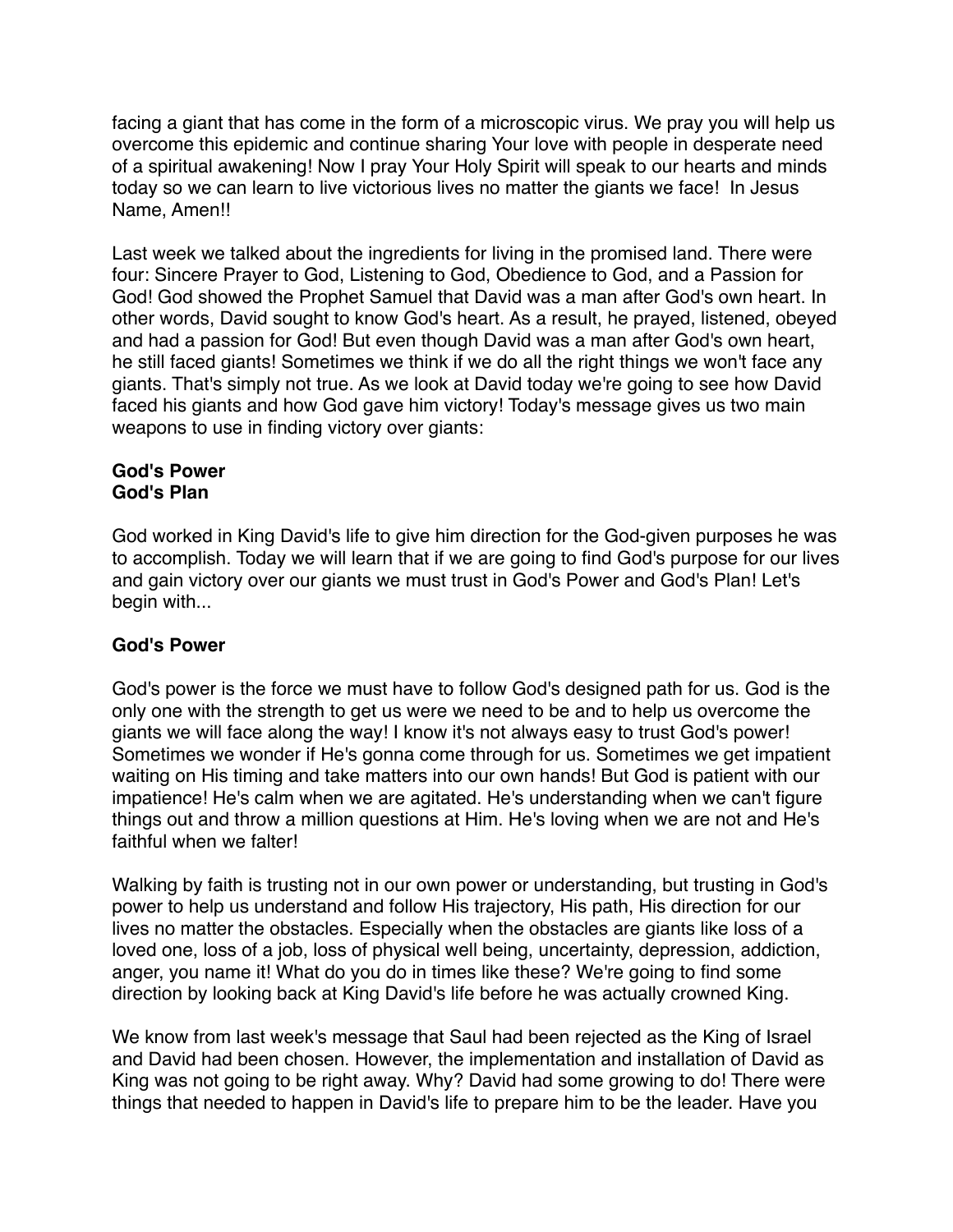ever wondered why God sometimes doesn't take you the shortest route to a destination? Why God doesn't just use His power to get rid of all the giants for you, and take you straight to your ultimate destination? As we'll see, God's power and God's plan are inseparably tied together. I've shared this before, but it bears repeating...

If you're at point A and God has told you He wants you to eventually be at point E, our logic would be to draw a straight line from point A to point E. But here's the deal. God may take you to point B first because you need to pick up some resources there. He'll then take you to point C because you need to learn some lessons that will help you down the road when you face a giant. He will then take you to point D because there's some folks you need to meet there who will be instrumental in helping you fulfill your mission in life! If God took you straight from A to E, you would be ill-equipped to accomplish your mission at point E. And if you didn't fight any giants along the way, you would be weak and vulnerable to future enemy attacks because you would not have learned to trust God's power in times of battle! It's about trusting God's power and not your own. You're going to face giants in this life, physical, mental, emotional, and spiritual! Finding victory over these giants requires you to...

#### **Trust God's Power to Prepare You**

After David was anointed King by Samuel, David didn't quit his job tending sheep or head off to a leadership retreat. He didn't begin planning and plotting how he was going to take over from Saul. He actually continued to faithfully do the small things he was responsible to do! And they may have seemed small to David, but God was preparing him in big ways to do the job he would be called to do. David's journey to leadership began as a shepherd boy. He learned skills of responsibility and discovered the importance of trusting in God's power as a shepherd.

Jesus once said this...

Luke 16:10 "Whoever can be trusted with very little can also be trusted with much, and whoever is dishonest with very little will also be dishonest with much.

David was faithful in the little things and God had plans for bigger things for David. God already had a way to get young David a position in the King's court. Check this out...

1 Sam 16:14 Now the Spirit of the LORD had departed from Saul, and an evil spirit from the LORD tormented him.

1 Sam 16:15 Saul's attendants said to him, "See, an evil spirit from God is tormenting you.

Quickly, let me share a couple of things with you. When it says the Spirit of the Lord had departed from Saul, it was because Saul was being disobedient to God in many ways. God could not continue to bless that disobedience. I believe God still loved Saul, but He had rejected him as King of Israel because of his disobedience. There was a difference in the way God's Spirit worked with humankind in The Old Testament. Under the Old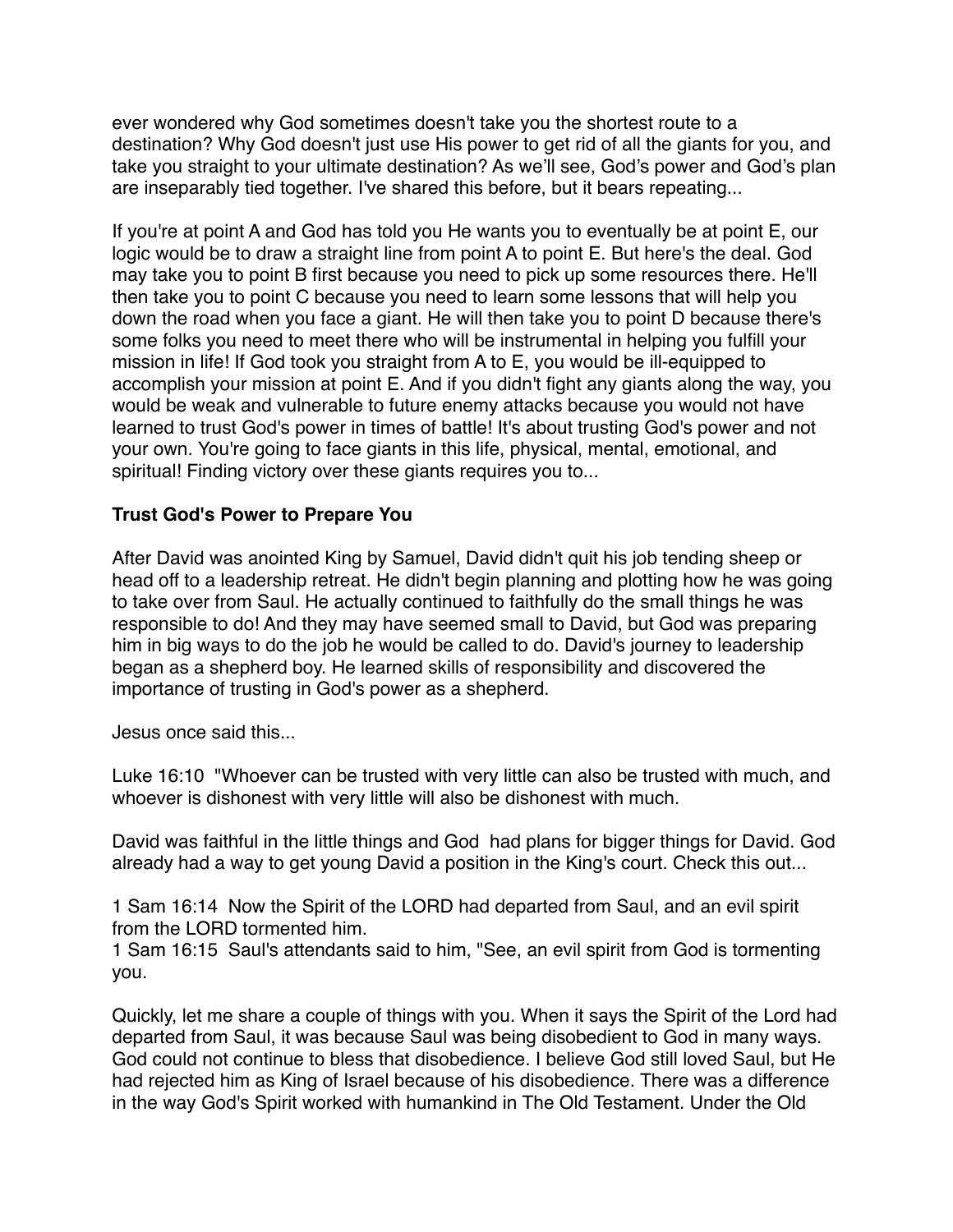Covenant The Spirit of God came on certain individuals for a limited time to accomplish certain things. After Jesus came, He sent His Holy Spirit to live in the heart of any person who would accept Him. And once a person allows The Holy Spirit to enter their soul, He never leaves them or forsakes them. That's the beauty of the new covenant! And let me just say a quick word about why it says the evil spirit tormenting Saul was from the Lord.

The concept of Satan had not yet been revealed to humankind. They had no concept of Satan. It wasn't until later that God revealed in Scripture the concept of Satan and the evil spiritual forces that are in the world. So in their minds everything, both good and bad originated from God.

God's Word clarifies in the New Testament that God is not tempted with evil nor does He tempt anyone with evil! Amen. This is why we need to always consider the context of Scripture when we are studying God's Word. Ok, let's continue with the story. Saul's attendants suggested that Saul let them find someone who could play a harp to cheer him up when he was tormented. One of his attendants had heard David play and suggested him. Scripture tells us...

1 Sam 16:21 David came to Saul and entered his service. Saul liked him very much, and David became one of his armor-bearers.

1 Sam 16:22 Then Saul sent word to Jesse, saying, "Allow David to remain in my service, for I am pleased with him."

1 Sam 16:23 Whenever the spirit from God came upon Saul, David would take his harp and play. Then relief would come to Saul; he would feel better, and the evil spirit would leave him.

How about that for amazing. God uses His power to take a shepherd boy and get him into the King's court so he can begin his training. David probably never imagined when he was taking harp lessons that God was going to use those lessons as a part of His plan to prepare him to become the king of Israel. So the take home for this is when calls you and sends you in a direction, you can trust His power to prepare you to be able to achieve your God-given purpose no matter the giants you will face! What happens next is also amazing because it teaches you to…

# **Trust God's Power to Protect You**

1 Sam 17:3 The Philistines occupied one hill and the Israelites another, with the valley between them.

1 Sam 17:4 A champion named Goliath, who was from Gath, came out of the Philistine camp. He was over nine feet tall.

1 Sam 17:5 He had a bronze helmet on his head and wore a coat of scale armor of bronze weighing five thousand shekels ;

1 Sam 17:6 on his legs he wore bronze greaves, and a bronze javelin was slung on his back.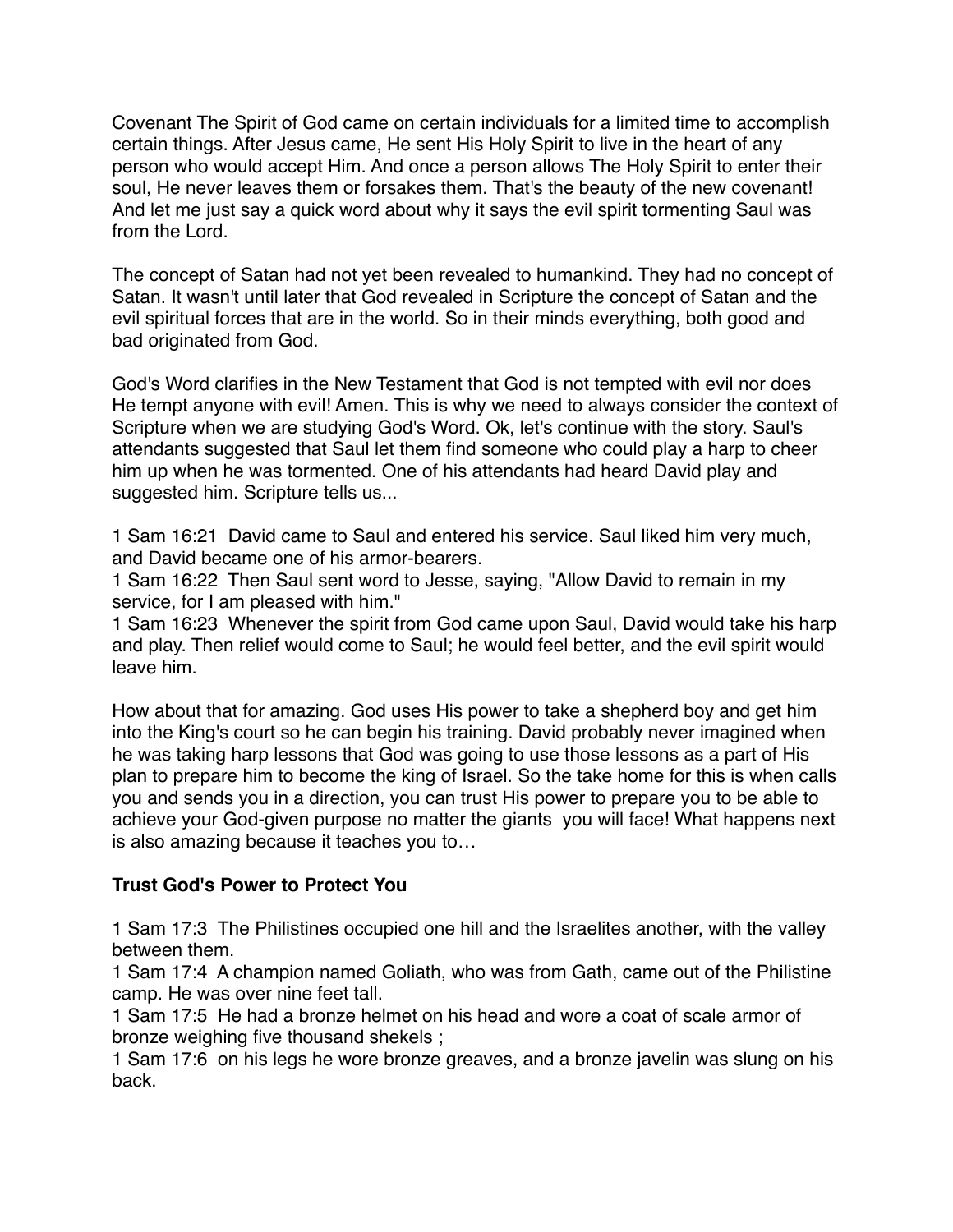1 Sam 17:7 His spear shaft was like a weaver's rod, and its iron point weighed six hundred shekels. His shield bearer went ahead of him.

1 Sam 17:8 Goliath stood and shouted to the ranks of Israel, "Why do you come out and line up for battle? Am I not a Philistine, and are you not the servants of Saul? Choose a man and have him come down to me.

1 Sam 17:9 If he is able to fight and kill me, we will become your subjects; but if I overcome him and kill him, you will become our subjects and serve us."

1 Sam 17:10 Then the Philistine said, "This day I defy the ranks of Israel! Give me a man and let us fight each other."

1 Sam 17:11 On hearing the Philistine's words, Saul and all the Israelites were dismayed and terrified.

Ok, would you be dismayed and terrified as well? I probably would have been. Especially if my leader, lacked any confidence or direction from God! Remember back then a nine foot tall giant who could wear all that armor and carry heavy spears, would have an almost nuclear advantage. It would be like a facing a tank with a bow and arrow! Anyone in this room ever felt like you were facing those kinds of giants in your life? Ever felt dismayed and terrified by your circumstances? Well, if you want to find victory over those giants you must learn to trust God's power to protect you no matter what you face. And if you're willing to trust God's power for protection, then He'll help you accomplish your God-given purposes and He'll help you...

# **Trust God's Power to Pilot Your Circumstances**

Once again, God used His power to work circumstances around to get David in the right place at the right time and then provided him the protection he needed. Some circumstances we have control over and some we don't have any control over. I believe with all my heart it is more important to just live the principles of God's Word wherever you are at the moment and trust God to lead your circumstances. Pray about things and study your options and make the best decisions you can with the information you have, but then trust God with the rest! He will give you direction.

In fact, David would someday have a son named Solomon who would put it this way…

Prov 3:5 Trust in the LORD with all your heart and lean not on your own understanding; Prov 3:6 in all your ways acknowledge him, and he will make your paths straight.

It's kind of the philosophy of bloom where you're planted! Let's see what happened next. It's amazing...

1 Sam 17:14 David was the youngest. The three oldest followed Saul,

1 Sam 17:15 but David went back and forth from Saul to tend his father's sheep at Bethlehem.

1 Sam 17:16 For forty days the Philistine came forward every morning and evening and took his stand.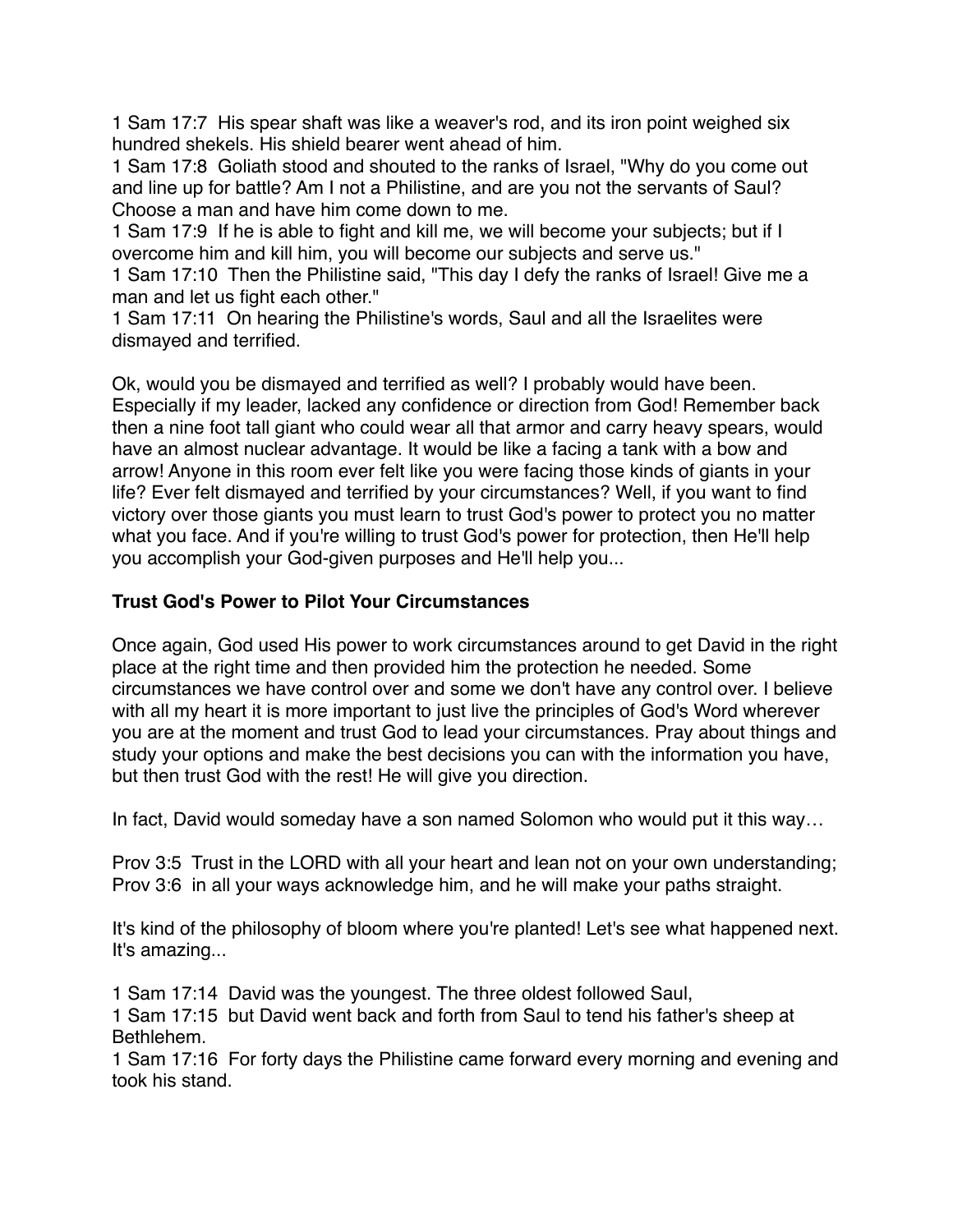David's father, Jesse tells David to take some supplies to his brothers on the front lines.

1 Sam 17:20 Early in the morning David left the flock with a shepherd, loaded up and set out, as Jesse had directed. He reached the camp as the army was going out to its battle positions, shouting the war cry.

1 Sam 17:21 Israel and the Philistines were drawing up their lines facing each other. 1 Sam 17:22 David left his things with the keeper of supplies, ran to the battle lines and greeted his brothers.

1 Sam 17:23 As he was talking with them, Goliath, the Philistine champion from Gath, stepped out from his lines and shouted his usual defiance, and David heard it. 1 Sam 17:24 When the Israelites saw the man, they all ran from him in great fear.

David went back and forth from playing the harp for Saul when Saul was at home, to tending his father's sheep when Saul was away at war. David was faithful in little things! Notice the amazing way God used the concern of David's Dad for his sons to get David to go out to the battle field? Every little circumstance was designed by God to put David in the right place at the right time! So powerful. Maybe one of the giants David was facing was the giant of inferiority. He was a lowly shepherd. His brothers were warriors. Some of them would ridicule David. David needed inspiration to step up and he had gotten that when he heard Goliath's blasphemy.

Have you ever felt like you were a nobody? Nothing special? Well that giant comes crashing down when you realize you are a child of God, fearfully and wonderfully made in the image of God. Fight the giant of inferiority by...

# **Trusting God's Power to Promote You**

What David heard Goliath say would change his life and the life of Israel. David is about to be promoted from Harp player to mighty warrior! Let's continue the story...

1 Sam 17:25 Now the Israelites had been saying, "Do you see how this man keeps coming out? He comes out to defy Israel. The king will give great wealth to the man who kills him. He will also give him his daughter in marriage and will exempt his father's family from taxes in Israel."

1 Sam 17:26 David asked the men standing near him, "What will be done for the man who kills this Philistine and removes this disgrace from Israel? Who is this uncircumcised Philistine that he should defy the armies of the living God?"

1 Sam 17:27 They repeated to him what they had been saying and told him, "This is what will be done for the man who kills him."

1 Sam 17:28 When Eliab, David's oldest brother, heard him speaking with the men, he burned with anger at him and asked, "Why have you come down here? And with whom did you leave those few sheep in the desert? I know how conceited you are and how wicked your heart is; you came down only to watch the battle."

1 Sam 17:29 "Now what have I done?" said David. "Can't I even speak?"

1 Sam 17:30 He then turned away to someone else and brought up the same matter, and the men answered him as before.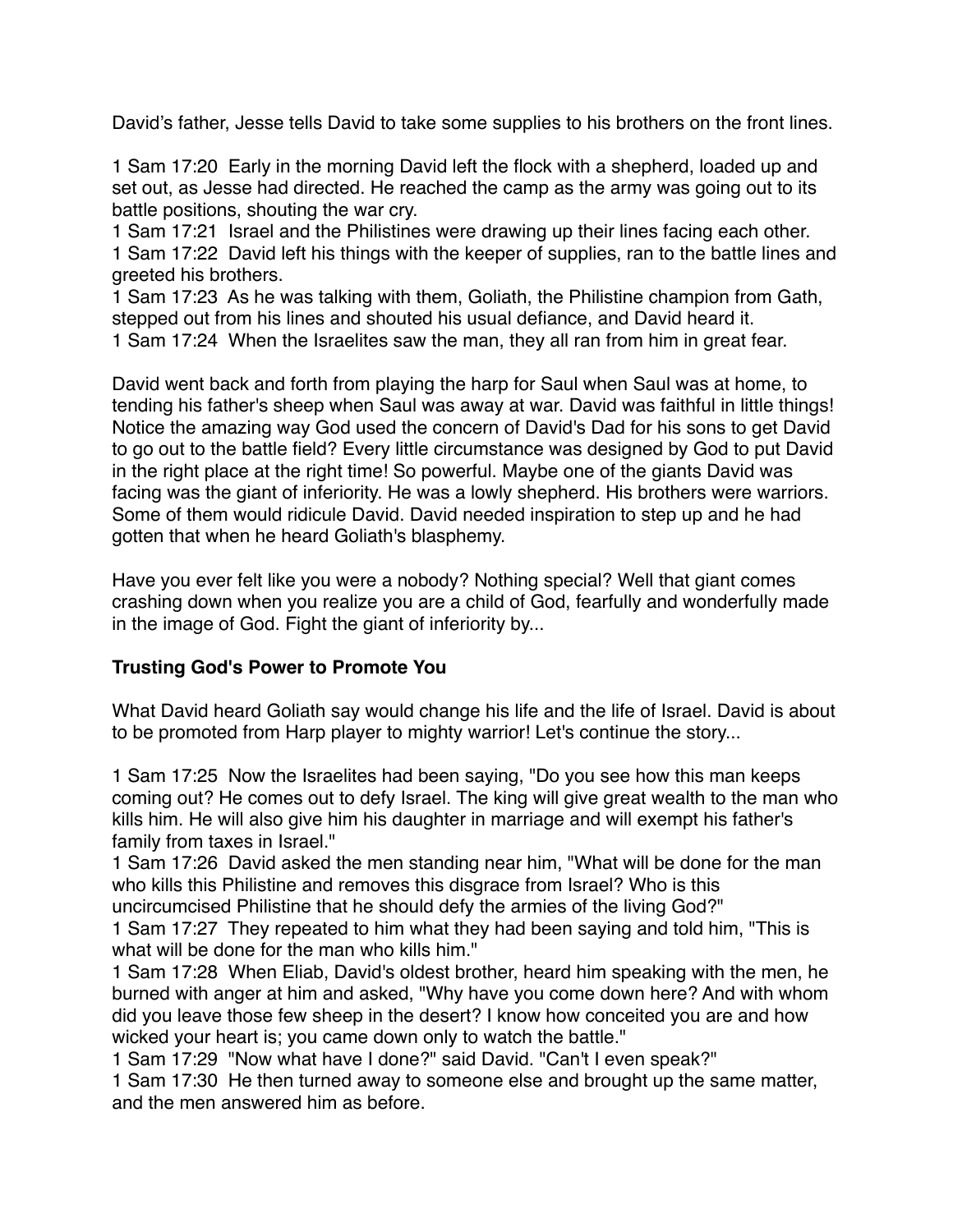1 Sam 17:31 What David said was overheard and reported to Saul, and Saul sent for him.

1 Sam 17:32 David said to Saul, "Let no one lose heart on account of this Philistine; your servant will go and fight him."

1 Sam 17:33 Saul replied, "You are not able to go out against this Philistine and fight him; you are only a boy, and he has been a fighting man from his youth."

1 Sam 17:34 But David said to Saul, "Your servant has been keeping his father's sheep. When a lion or a bear came and carried off a sheep from the flock,

1 Sam 17:35 I went after it, struck it and rescued the sheep from its mouth. When it turned on me, I seized it by its hair, struck it and killed it.

1 Sam 17:36 Your servant has killed both the lion and the bear; this uncircumcised Philistine will be like one of them, because he has defied the armies of the living God. 1 Sam 17:37 The LORD who delivered me from the paw of the lion and the paw of the bear will deliver me from the hand of this Philistine." Saul said to David, "Go, and the LORD be with you."

It's simply awe inspiring to see how God had used David's time as a shepherd to prepare him to become a mighty warrior. David had learned to trust God's power for protection against anything that came his way. And now God was going to use His power to promote David to a position of great leadership in Israel even before he would become the official King of Israel. What God is about to do through David is going to shake the nation of Israel and change the course of their history.

But listen to me: Just like David, God wants to to help you find victory over any giant that would come against you by using His power to prepare you, to protect you, to pilot your circumstances and to promote you in ways you never imagined. King David would later write these words...

Psa 20:6 Now I know that the LORD saves his anointed; he answers him from his holy heaven with the saving power of his right hand.

Psa 20:7 Some trust in chariots and some in horses, but we trust in the name of the LORD our God.

Now our second weapon for finding victory over giants...

# **God's Plan**

God's plan leaves no stone unturned and He works even in the smallest details to make sure His plans for our lives succeed no matter what giants we face. God has a plan for David and God's power is about to promote David from shepherd boy to mighty warrior. What happens next is so typical! It's like Saul tells "David go and the Lord be with you," but, just in case…He didn't really say that last part, but as we're going to see...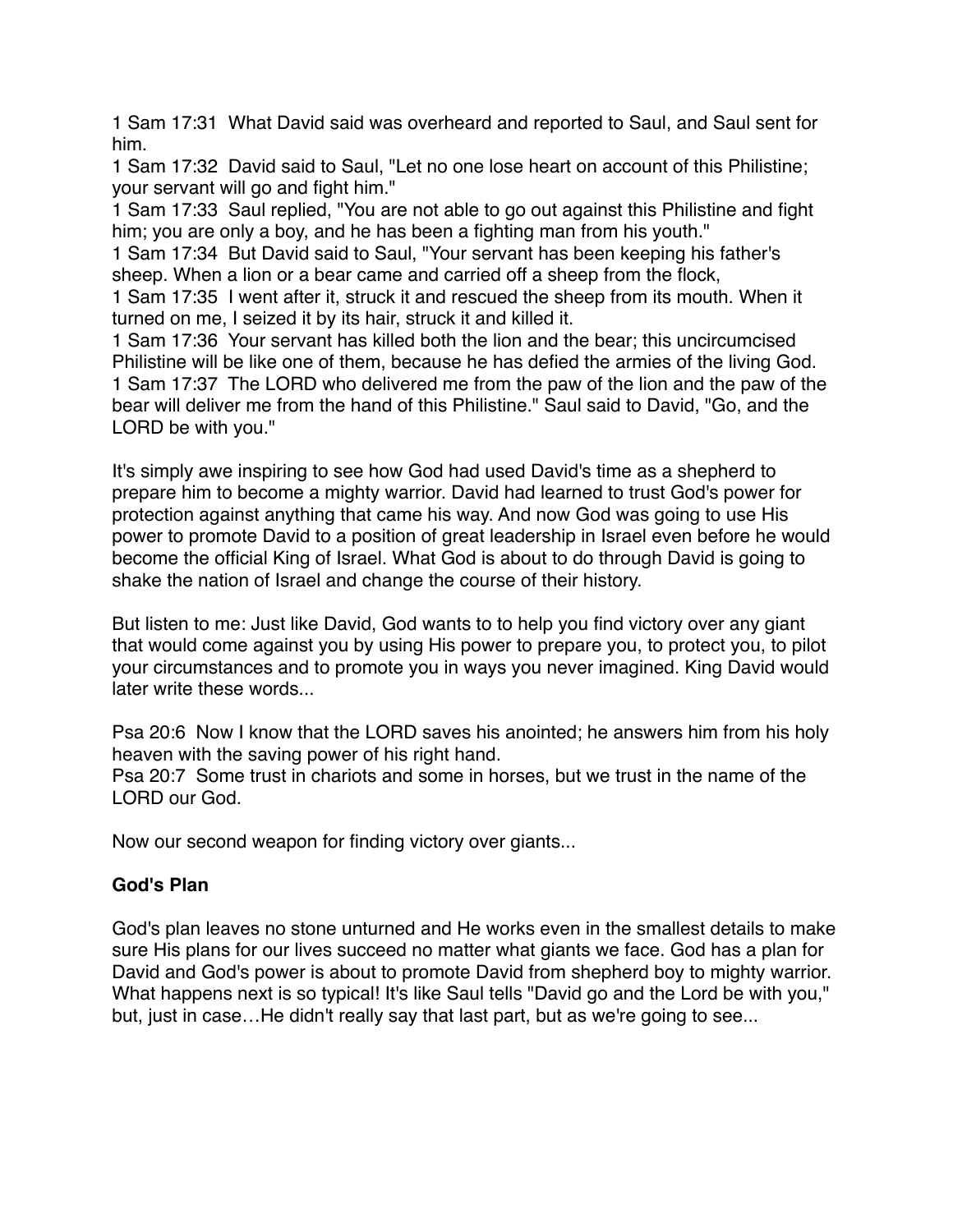#### **Man Has His Own Plan**

1 Sam 17:38 Then Saul dressed David in his own tunic. He put a coat of armor on him and a bronze helmet on his head.

1 Sam 17:39 David fastened on his sword over the tunic and tried walking around, because he was not used to them. "I cannot go in these," he said to Saul, "because I am not used to them." So he took them off.

Now let me say this. I said it just a few Sundays ago. I think if your going to play football, you should wear your gear. If your going to ride a motorcycle you should wear your helmet, if your going to ride in a car you should wear your seatbelt, if you're a first responder you need your personal protective equipment. That's just good wisdom. But there's going to be times in this life when the only thing that's going to save you is the hand of God! And when it comes to facing the giants we all face in this life, we've got to rely on God's plan, not our own. Again, I'm not saying we don't plan, or think, or use our heads for something other than a hat rack. But we need to be humble enough to ask God to lead us in the making of our plans! We need to ask God to give us His wisdom in any plan of action. James put it this way...

James 4:13 Now listen, you who say, "Today or tomorrow we will go to this or that city, spend a year there, carry on business and make money."

James 4:14 Why, you do not even know what will happen tomorrow. What is your life? You are a mist that appears for a little while and then vanishes.

James 4:15 Instead, you ought to say, "If it is the Lord's will, we will live and do this or that."

Nothing wrong with making plans, but you should be humble enough to admit that even the best laid schemes of mice and men, sometimes go awry! Don't just throw out your plans, but ask God to help you make sure your plans are tracking with His plans, and are guided by the principles of God, especially when seeking victory over giants!

Prov 15:22 Plans fail for lack of counsel, but with many advisers they succeed.

Okay, back to David. He was not a weakling, but he was not a nine foot tall giant. All the stuff they loaded onto David caused him to not even be able to walk. Saul was thinking, we'll match the giant when it comes to armament. We'll fight fire with fire! But this fight was not going to be won with conventional warfare tactics or tactical gear. God had a plan and David was going to have to trust that plan.

Sometimes that's really hard. It is a very natural and human thing to want to be in control of your life. Giving that control to someone else is a very scary thing. But we have to come to a place in our lives where we trust God's intentions and His motives. David took off all the armor Saul had put on him. David knew the only way he was going to defeat this giant was if God was with him. David knew he would need to trust God's power and God's Plan! And yes...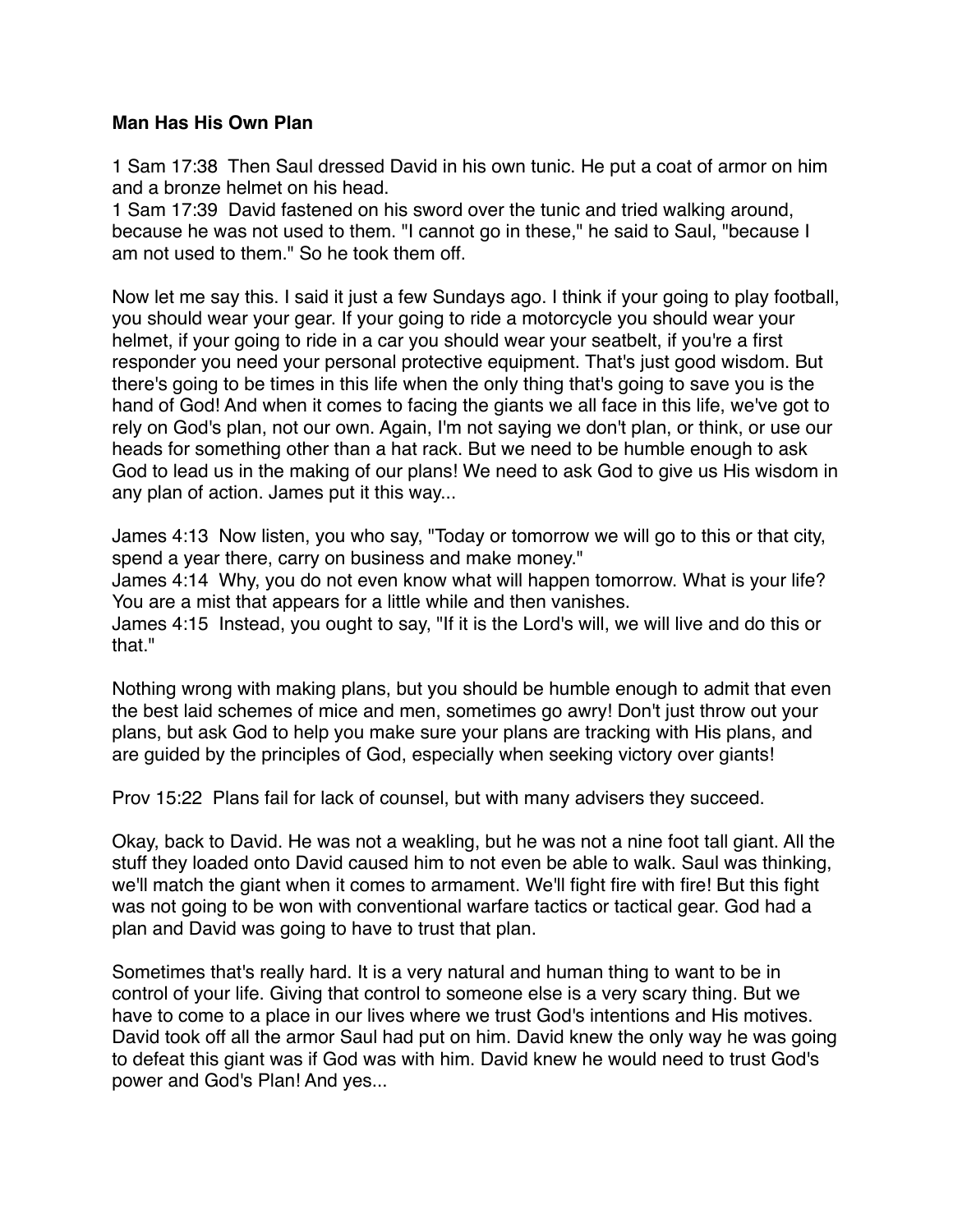#### **God Has His Plan**

Without God's power and God's plan, all the man made weapons in the world would be useless. Listen to what David does...

1 Sam 17:40 Then he took his staff in his hand, chose five smooth stones from the stream, put them in the pouch of his shepherd's bag and, with his sling in his hand, approached the Philistine.

David takes his shepherd's staff, five smooth stones from a stream, which he puts in his shepherd's bag, his sling shot, and he approaches the giant. Now to the world, that's just plain insane! David's older brother, Eliab is probably thinking, "good riddance, he'll never come out of this alive!" Eliab's jealousy of David had most likely caused him to dismiss the stories David had told of his battles with the lions and bears as fabricated lies. But on this day, Eliab, along with the rest of the world would discover that David had been truthful! On this day the world would see what can happen when a person trusts God's power and God's plan! What in the world is God's plan for those five little stones? Pelting a giant wearing armor with rocks is just gonna make him mad! But God had a plan. The enemy had no idea what was coming. The enemy was defiant, prideful, and blasphemous!

1 Sam 17:41 Meanwhile, the Philistine, with his shield bearer in front of him, kept coming closer to David.

1 Sam 17:42 He looked David over and saw that he was only a boy, ruddy and handsome, and he despised him.

1 Sam 17:43 He said to David, "Am I a dog, that you come at me with sticks?" And the Philistine cursed David by his gods.

1 Sam 17:44 "Come here," he said, "and I'll give your flesh to the birds of the air and the beasts of the field!"

Talk about life lessons! We don't need to rush over what happened here. Why? Because you and I face spiritual giants in our lives today and those giants are motivated and generated by the same enemy that faced David and the nation of Israel. It's the enemy of God. For the nation of Israel the enemy came in the form of a pagan and ruthless people called the Philistines. For you and me, we understand there are evil spiritual forces fighting against God and fighting against us! Satan hates God and because we are loved by God, Satan hates us and will use the same kind of tactics against us he used against David. Goliath kept getting closer and closer to David. This is called intimidation.

Has Satan ever used difficulties in your life to intimidate you? Have you ever faced a dark night of the soul where the dark shadows seemed to creep closer and closer? Did you notice how Goliath looked at David and saw that he was only a boy. He saw that he had a ruddy complexion and was handsome and Goliath despised him. Bullies hate it when someone else is better than them in anything! Goliath begins to taunt David and make fun of him. "So you think I'm a little dog and you're going to come at me with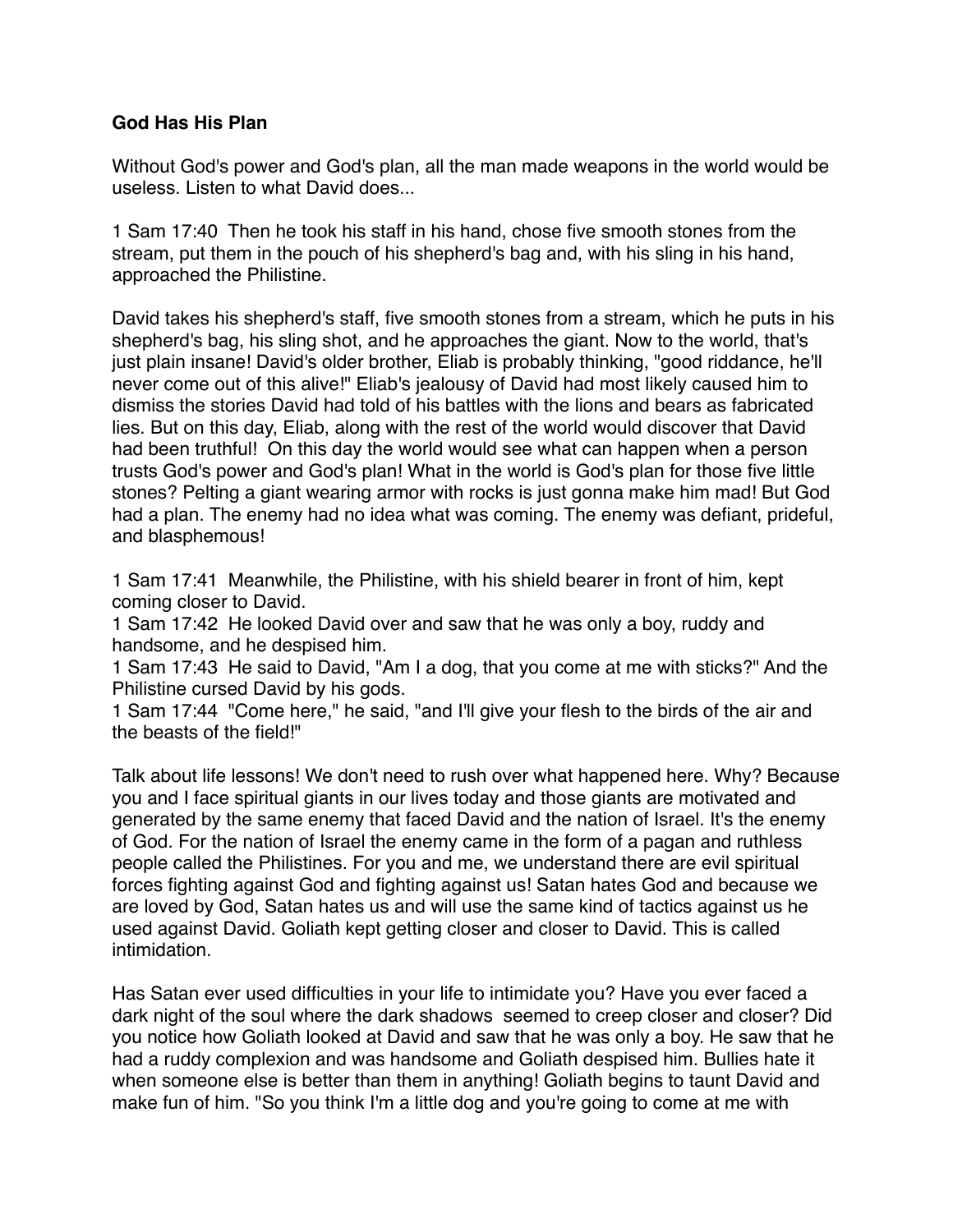sticks?" Goliath then begins to curse God's name trying to make David feel insecure about God and doubt. Maybe he was trying to get David to question why God didn't take Goliath down Himself? Why didn't God just send a lightning bolt and strike this blasphemer down?

We asked this question earlier, if God is truly God, why He doesn't just take care of business and make the way easy for His followers? Why doesn't God just make the spiritual monsters go away? Why does God ever allow His children to suffer?

God is more concerned with your Character than He is with your Comfort!

If every time a child has a problem, the parent runs to his or her aid and fixes everything, then the child will never grow up! They will never learn how to do anything. Of course a good parent will help their children, but they know when to help and when not to help! They know how to help, while still allowing the child to develop and grow and gain confidence. God could have just thrown a lightning bolt at Goliath, but that was not His plan! His plan was to work through David and use him to defeat the bully enemy. This would increase David's confidence as a leader and his trust in God's divine plan!

In our lives, Satan is like a bully giant. He uses circumstances in our lives to threaten us. He wants us to doubt God's plan or to question whether there even is a plan. You know what I'm talking about. You've been there and so have I! It's not wrong to ask questions, but we've go to get to the place where we trust God has a plan and trust Him to work that plan for our good! Now I know not all things that happen to us are good, but listen to what God's Word promises us...

Rom 8:28 And we know that in all things God works for the good of those who love him, who have been called according to his purpose.

Rom 8:29 For those God foreknew he also predestined to be conformed to the likeness of his Son, that he might be the firstborn among many brothers.

Did you see that? What is God's will and purpose for you and me? He wants us to be more like Jesus, to be conformed to the likeness of His son! God wants you to be you and me to be me, but He wants all of us to be more like Jesus! Part of the way he does that is by allowing us to face giants of all kinds and then He builds us and grows us spiritually as we battle and defeat those giants by His grace, mercy and great strength. This is how you grow your testimony! Paul goes on to say...

Rom 8:30 And those he predestined, he also called; those he called, he also justified; those he justified, he also glorified.

So when the monster Satan tells you your not good enough or strong enough, or you've done too much bad to be forgiven, remember, God called you and when you accepted that and asked Jesus into your heart you were justified and glorified by His power and according to His plan! And check this out...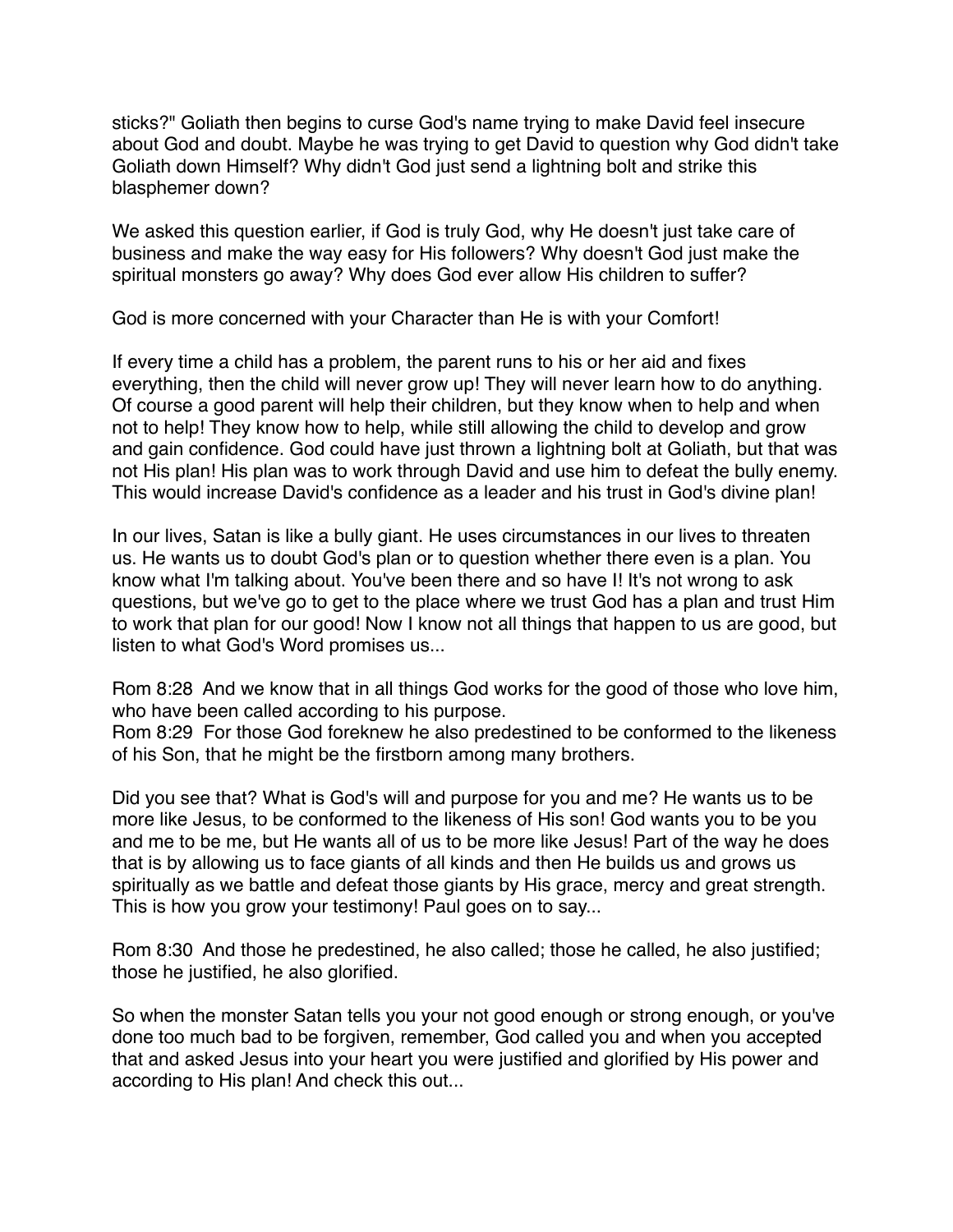Rom 8:31 What, then, shall we say in response to this? If God is for us, who can be against us?

Can I get an amen, thank you Jesus! Now that's a verse that David had never read because it's in the New Testament and was written many years after David lived his life, but I can tell you this, David knew the principle of Romans 8:31 and what happens next changes David's life, the nation of Israel and the way people would view David.

### **God's Plan Gives Confidence**

1 Sam 17:45 David said to the Philistine, "You come against me with sword and spear and javelin, but I come against you in the name of the LORD Almighty, the God of the armies of Israel, whom you have defied.

Folks that kind of confidence is not boastful, prideful, self-confidence, but a Godconfidence that knows God is going to work all things together for our good! Talk about character building! David has now taken a stand and there was no turning back. Just as God had given David good aim when fighting lions and bears and helped him hit the right notes when playing his harp for King Saul, David knows God will be with him now! I want that kind of confidence in my Lord. I want to face any giant that comes my way and know that God will help me defeat that giant! Listen to what David says in verse 47...

1 Sam 17:47 All those gathered here will know that it is not by sword or spear that the LORD saves; for the battle is the Lord's, and he will give all of you into our hands." 1 Sam 17:48 As the Philistine moved closer to attack him, David ran quickly toward the battle line to meet him.

1 Sam 17:49 Reaching into his bag and taking out a stone, he slung it and struck the Philistine on the forehead. The stone sank into his forehead, and he fell facedown on the ground.

1 Sam 17:50 So David triumphed over the Philistine with a sling and a stone; without a sword in his hand he struck down the Philistine and killed him.

# **God's Plan Achieves Victory**

David's confidence in God caused him to run quickly to the battle line to meet Goliath in battle. Maybe we need to stop running away from spiritual battles and instead find God's plan of attack and run into battle. David reached into his bag and took out a single stone! When your trusting God's aim, His power, and His plan, you just need one stone. So why did he take five stones? Was it a lack of faith? I don't think so. He only pulled one out. I don't even know if David knew the reason God had him gather five stones. But I believe God did this to teach future generations a lesson. I'm extrapolating from Scripture here. This is my opinion, but I'm not the only one with this opinion. I discovered this in a message from a pastor back in Tennessee in the 90's and I've never forgotten it. Here it is: Goliath had four giant relatives that David would face after he became King. Here's the lesson. There's more than one giant you will face in life. Don't